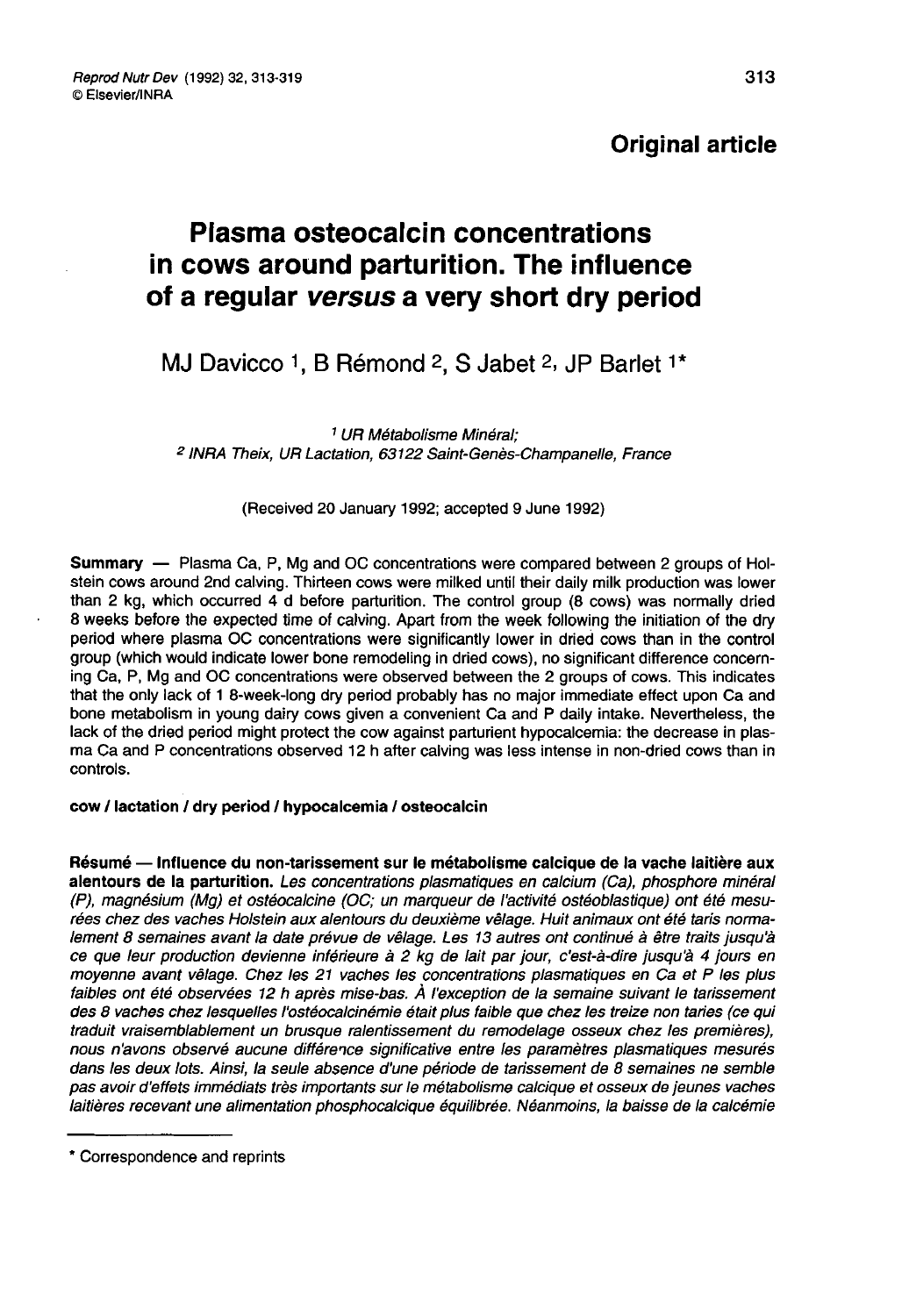et de la phosphatémie observée après vêlage étant moins intense chez les vaches non taries que chez les témoins, la suppression du tarissement pourrait avoir un effet prophylactique à l'encontre de l'hypocalcémie vitulaire.

vache / lactation / tarissement / hypocalcémie / ostéocalcine

#### INTRODUCTION

Bovine parturient paresis (milk fever) is a metabolic disorder occurring at the onset of lactation, when demands for calcium (Ca) and inorganic phosphorus (P) are<br>substantially increased (Braithwaite, substantially 1976). These elements are secreted into milk at a faster rate than they are removed from bone (Yarrington et al, 1976) and absorbed from intestine (Hove and Hilde, 1984). Although a decrease in plasma Caand P concentrations is a normal event in all parturient cows, the hypocalcemia and hypophosphatemia is far more important in paretic animals (Moodie et al, 1955; Larvor et al, 1961; Barlet, 1969). In pregnant dry cows, Ca metabolism is in balance: that is input from intestine and bone equals output into bone, feces, urine and fetus. At delivery, the exchange into the fetus stops, but the output to colostrum is greater than towards the fetus in the dry period and may induce hypocalcemia (Ramberg et al, 1970; Westerhuis, 1974). The parturient cow may, however, become resistant to hypocalcemia by enlarging the immediately available Ca pool, ie by decreasing Ca output from the blood, and/ or by increasing Ca input into the blood. Decreasing Ca output from the blood may be effected by incomplete milking for some days following calving. In fact the efficiency of milking during the days after parturition does not seem to have any significant influence on the incidence of milk fever in Ayrshire, Guernsey and Jersey cows (Owen, 1954). Decreasing

Ca input into the immediately available Ca pool just before calving would make Ca metabolism more adaptable. This can be done by removing Ca by milking pre-partum. In fact, results obtained by Smith and Blosser (1947) in a group of 46 cows and by Kendall et al (1968) using 22 animals do not support or reject this theory.

Working on the influence of the dry period length on subsequent milk production, Coppock et al (1974) also studied the incidence of parturient paresis in cows used in their experimental design. Sixty-five Holstein herds, with a minimum herd size of 50 cows, were assigned to dry periods of 20, 30, 40, 50 and 60 d. These durations had no significant influence on parturient paresis which occurred in 13, 12.5, 11.8, 12.4 and 13.3% of the animals of each group, respectively. Nobody has, however, observed the influence of the suppression of the dry period on plasma Ca, P and osteocalcin (OC: a marker for bone remodeling (Delmas et al, 1986)) concentrations in dairy cows at parturition. This was the aim of the present study.

## MATERIALS AND METHODS

#### Animals

Twenty-one Holstein cows were divided into 2 groups at the end of their first lactation. The predicted times for calving, milk production and milk composition during the first 4 months of the first lactation, the age of the animals at the first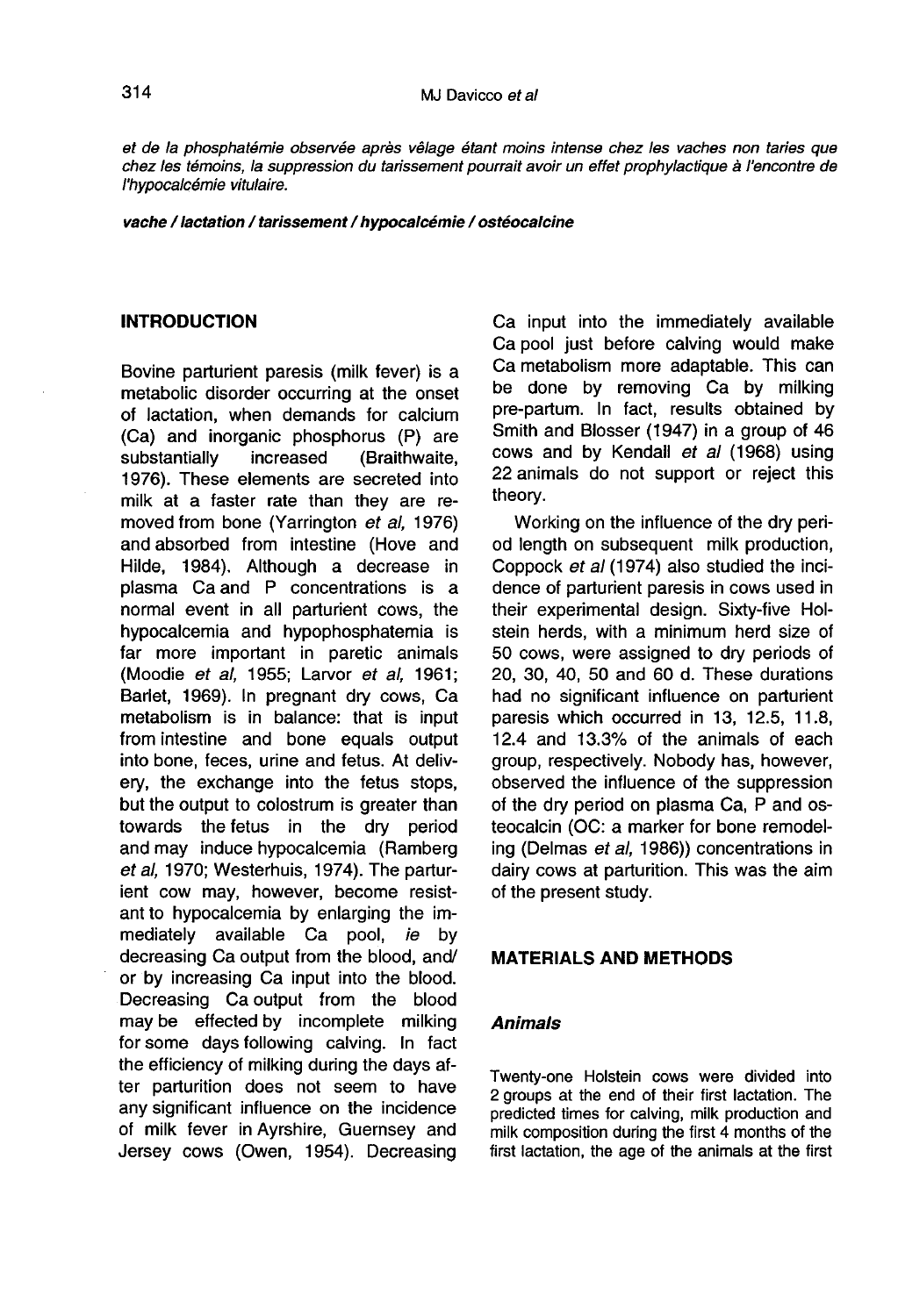calving and their body weight were the criteria used for grouping of cows. Eight cows were normally dried 8 wk before the expected time of calving (in our herd the length of gestation is 281  $\pm$  9 d (mean  $\pm$  SEM). The 13 other cows were milked until their daily milk production was lower than 2 kg/d. Thus the length of the dry period was 58  $\pm$  15 days and 4  $\pm$  6 d for the dried (D) and non dried (ND) cows, respectively. During the experimental period each cow was fed grass silage, hay and grain concentrate. Fortyeight h after calving, the body weight of the D and ND cows was  $662 \pm 56$  kg and  $661 \pm 57$  kg, respectively. During the first 2 wk after calving the daily dry matter (DM) intake increased in parallel in both groups and was not different in ND (17.6 kg) and D (16.1 kg) cows. Thus, the mean daily intake of each cow was 120 g, 80 g and 25 g for Ca, P and Mg, respectively. This corresponds to INRA dietary recommendations (7 g Ca and 4 g P per kg dry matter intake for a daily milk production of 20 kg) (Guéguen et al, 1988).

After calving each cow was milked twice daily, at 6 am and 5 pm. Daily milk production increased in parallel in both groups. It was lower in ND than in D cows and maximal (27 kg and 33 kg for D and ND cows, respectively) during the 7th week of lactation.

#### Sampling and assays

Heparinized blood samples were collected from each cow by puncture of the caudal vein before and during the dry period, 12 h after calving, and 10 and 70 d later. After centrifugation, plasma was frozen until analysis. Plasma Ca and Mg concentrations were measured by atomic absorption spectrophotometry. Plasma P was determined by colorimetry (Biotrol kit, Paris, France).

Plasma osteocalcin (OC) concentration was measured by homologous radioimmunoassay using the osteocalcin RIA kit from Incstar Corporation (Stillwater, MN, USA). In our experimental conditions, the sensitivity of the method was 0.15 ng/ml. The intra- and interassay precision was 6 and 9% respectively.

Results are expressed as means ± SEM. Student's *t*-test was used to compare values between the 2 groups of animals. One-way analysis of variance was used for comparisons within 1 group of cows.

# RESULTS

In both groups of cows parturition was associated with a significant decrease in plasma Ca and P concentrations (fig 1). In D cows calcemia and phosphatemia decreased from  $10.6 \pm 0.1$  mg/dl and  $8.3 \pm 0.4$  mg/dl at first sampling to 10.1  $\pm$  0.1 mg/dl (P < 0.05) and to 6.7 $\pm$ 0.2 mg/dl  $(P < 0.05)$  at parturition, respectively. At the same time, in ND cows, plasma Ca and P concentrations decreased from  $10.5 \pm 0.1$  mg/dl and 6.7 ± 0.3 mg/dl to  $8.5 \pm 0.3$  mg/dl (P < 0.01) and to 5.2  $\pm$  0.4 mg/dl (P < 0.05), respectively. Twelve h after calving, plasma Ca and P concentrations were lower in D than in ND cows. On the other hand, plasma Mg concentrations (which were never significantly different in both groups) were then higher  $(P < 0.05)$ in D (2.6  $\pm$  0.1 mg/dl) than in ND cows  $(2.1 \pm 0.1 \text{ mg/dl}).$ 

In both groups of cows, plasma OC concentrations gradually decreased from the first sampling (ND: 28.8  $\pm$  3.2 ng/ml; D:  $26.3 \pm 3.1$  ng/ml) to calving (ND: 13.1  $\pm$ 2.5 ng/ml  $(P < 0.01)$ ; D: 12.2  $\pm$  1.6 ng/ml  $(P < 0.01)$ . A negative linear regression was observed between plasma OC concentrations  $(y)$  and days before calving  $(x)$ in both D ( $y = 0.09 x + 17.1$ ;  $r = -0.402$ ;  $P < 0.05$ ) and ND cows ( $y = 0.14 x + 17.2$ ;  $r = -0.506$ ;  $P < 0.01$ ). Values measured 70 d after calving (ND:  $25.5 \pm 2.6$  ng/ml; D:  $30.1 \pm 3.5$  ng/ml) were not different from those measured in the first sampling. Plasma OC concentrations were never different in both groups of cows except those measured 50 days before calving, which were lower in D (17.6  $\pm$  1.2 ng/ml) than in ND cows (24.7  $\pm$  1.8 ng/ml;  $P < 0.05$ ).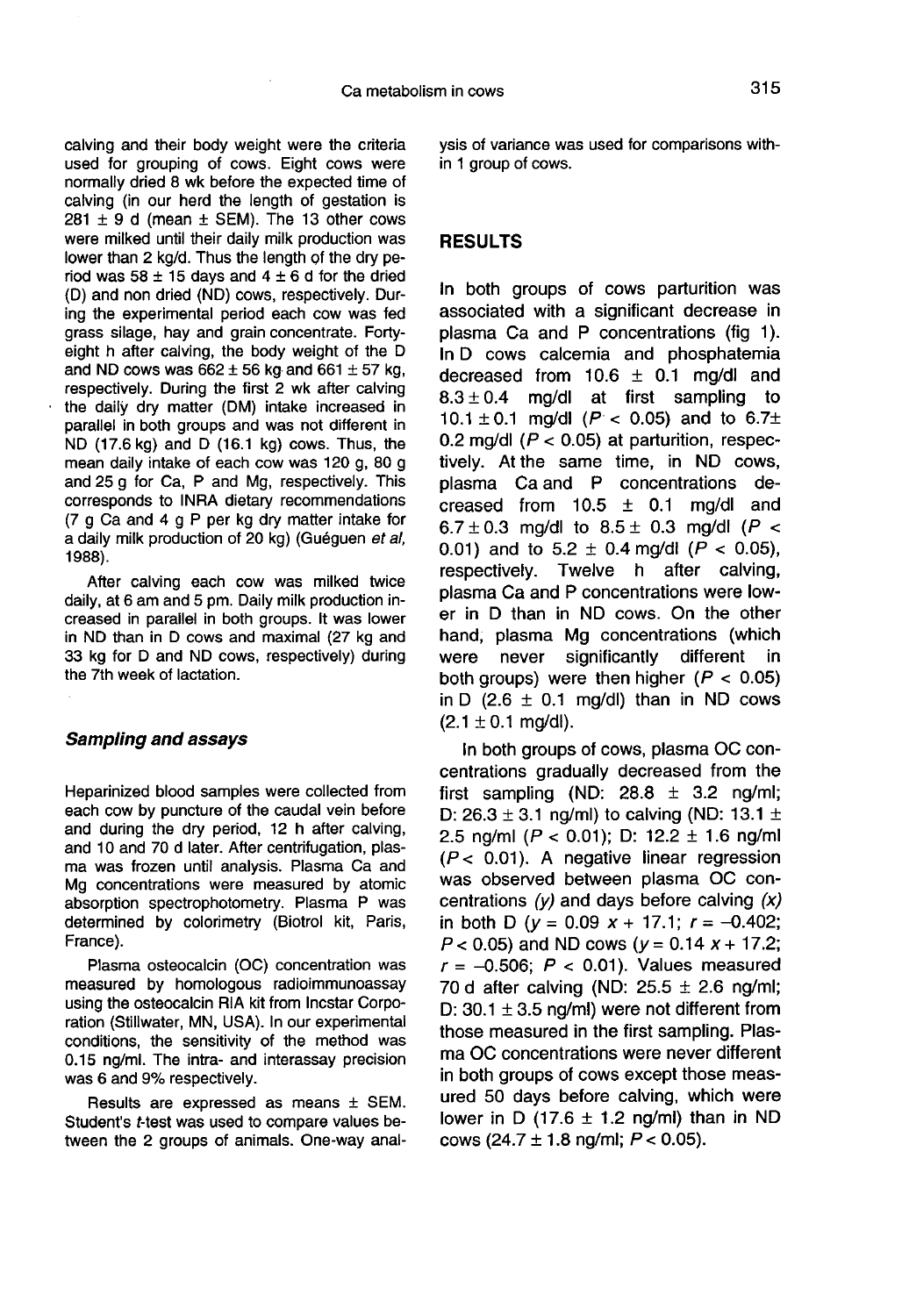

Fig 1. Plasma osteocalcin (OC), calcium (Ca), inorganic phosphorus (P) and magnesium (Mg) concentrations measured in 8 dried (white bars) and 13 continuously milked (hatched bars) Holstein cows at the second calving (means  $\pm$  SEM; \* P < 0.05, \*\* P < 0.01; comparison between the 2 groups of cows).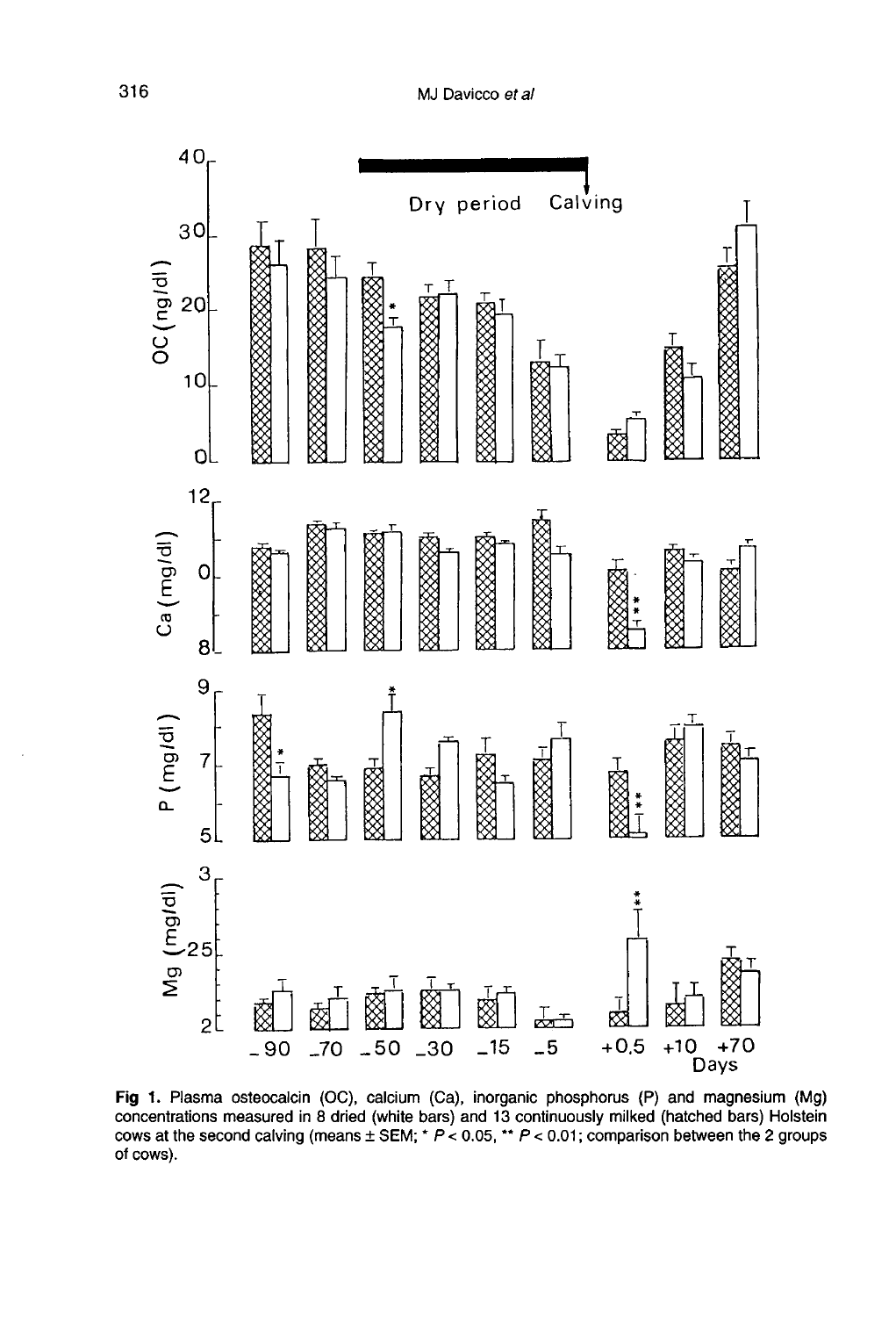# **DISCUSSION**

In the bovine (Van Mosel and Corlett, 1990) as in the ovine (Farrugia et al. 1989: Pastoureau et al, 1991) and human species (Delmas et al, 1986) plasma OC concentrations are strongly correlated to osteoblastic activity and bone growth. Our results confirm previous studies demonstrating a decrease in plasma OC concentration in cattle near parturition (Davicco et al, 1990; Naito et al, 1991) Thus, this would indicate a simultaneous reduction in osteoblastic activity (Van Mosel and Corlett, 1990). This might be due to a decrease in bone remodeling (and bone resorption) following the initiation of the dry period: plasma OC concentrations were lower in D than in ND cows immediately after milking stopped (fig 1). Such a difference was not observed between the 2 groups during the last 40 d of pregnancy. However, it must be borne in mind that during the last days of milking in ND cows, Ca intestinal absorption in these young (3 yr-old) cows was probably high enough to supply Ca for a very low milk production (less than 5 kg/d) and thus to prevent active bone resorption.

No clinical symptom of parturient paresis was observed in these young animals (Braithwaite, 1976). The lowest values for plasma Ca and P concentrations were measured in both groups 12 h after calving, associated with the highest values for magnesemia (fig 1). A significant and still unexplained negative relationship has already been observed between plasma Ca and Mg concentrations in postparturient paretic (Marr et al, 1955; Blum et al, 1972) and healthy cows (Moodie et al, 1955).

Twelve h after calving plasma Ca and P concentrations were significantly higher in ND than in D cows (fig 1). This indicates that continuous milking might protect the cow against parturient hypocalcemia. However, the way in which this protection might occur remains obscure. Parathyroid hormone-related peptide (PTHrP) is a newly characterized calciotropic factor which was originally isolated from tumors associated with the paraneoplastic syndrome of humoral hypercalcemia of malignancy (Broadus et al, 1988; Martin and Suva, 1989). PTHrP might be the putative calciotropic factor functioning during lactation: it has biological effects very similar to PTH (Horiuchi et al, 1987; Orloff et al, 1989); it is synthetized in lactating mammary tissue (Thiede and Rodan, 1988; Ratcliffe et al, 1992) and increases calcium and phosphorus secretion into milk (Barlet et al, 1992); in rats, serum levels of PTHrP are increased during lactation and this coincides with stimulation of bone resorption (Miller *et al*, 1991).

Thus, higher plasma PTHrP levels in ND than in D cows might be responsible for higher plasma Ca concentrations measured in these animals after calving (fig 1). This would not explain higher plasma P concentrations (fig 1) since PTHrP is a hyperphosphaturic and hypophosphatemic hormone (Horiuchi et al, 1987). However, PTHrP can increase plasma 1,25-dihydroxyvitamin  $D_3$  concentrations (Horiuchi et al, 1987; Barlet et al, 1990). These would stimulate Ca and P intestinal absorption, and thus prevent hypocalcemia and hypophosphatemia (fig 1). It has recently been demonstrated that suckling or milking increases plasma PTHrP concentrations in lactating rats (Yamamoto et al, 1991) and goats (Ratcliffe et al, 1992), respectively. However, the effect of milking on plasma PTHrP concentrations in dairy cows remains unknown.

In conclusion, our results indicate that the only suppression of a 60-d dry period does not seem to have a long-lasting effect on bone and Ca metabolism (as evaluated by plasma Ca, P and OC concentrations) in young, adequately fed dairy cows. Nev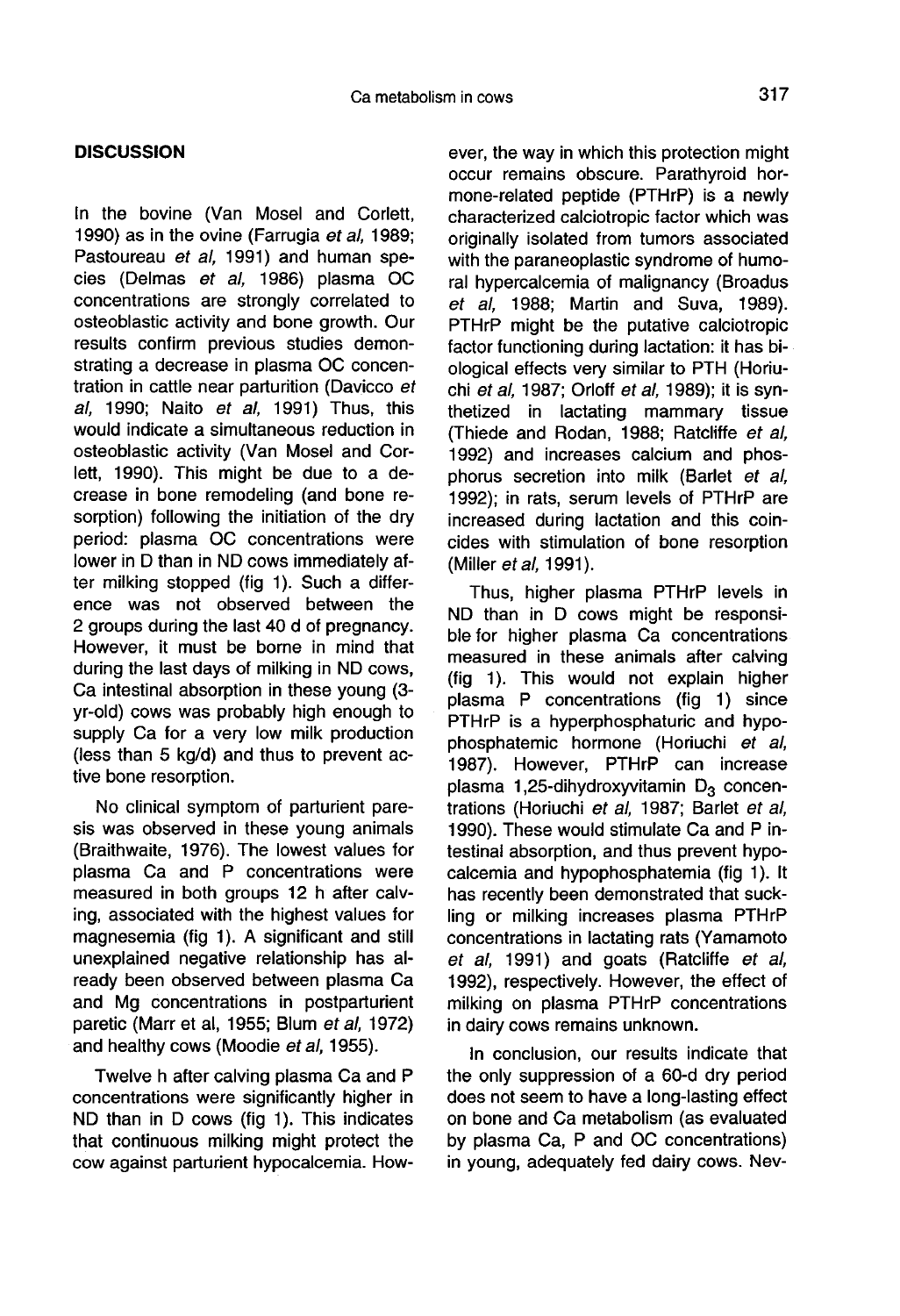ertheless, higher plasma Ca and P concentrations measured in non-dried cows just after calving indicate that continuous milking might have a protective effect against parturient hypocalcemia.

#### ACKNOWLEDGMENTS

We thank J Rouel and his team at Orcival INRA Experimental Station for the technical manage ment of the trial and the sampling.

#### **REFERENCES**

- Barlet JP (1969) Variations de la calcémie et de la phosphatémie chez la vache laitière au moment du vêlage: rôle probable de la calcitonine dans I'dtiologie du syndrome vitulaire. Rech Vét2, 93-100
- Barlet JP, Davicco MJ, Coxam V (1990) Synthetic parathyroid hormone-related peptide (1-34) fragment stimulates placental calcium transfer in ewes. J Endocrinol 127, 33-37
- Barlet JP, Champredon C, Coxam V, Davicco MJ, Tressol JC (1992) Parathyroid hormonerelated peptide might stimulate calcium secretion into milk of goats. J Endocrinol 132, 353-359
- Blum JW, Ramberg CF, Johnson KG, Kronfeld DS (1972) Calcium (ionized and total), magnesium, phosphorus and glucose in plasma from parturient cows. Am J Vet Res 33, 51-56
- Braithwaite GD (1976) Calcium and phosphorus metabolism in ruminants with special reference to parturient paresis. J Dairy Res 43, 501-520
- Broadus AE, Mangin M, Ikeda K, Insogna KL, Weir EC, Burtis WJ, Stewart AF (1988) Humoral hypercalcemia of cancer: indentification of a novel parathyroid hormone-like peptide. N Engl J Med 319, 556-563
- Coppock CE, Everett RW, Natzke RP, Ainslie HR (1974) Effect of dry period length on Holstein milk production and selected disorders at parturition. J Dairy Sci 57, 712-718
- Davicco MJ, Coxam V, Roux R, Barlet JP (1990) Plasma osteocalcin concentrations in

cattle under various pathophysiological conditions. Bone Min 10, 131-137

- Delmas PD, Demiaux B, Malaval L, Chapuy MC, Edouard C, Meunier PJ (1986) Serum bone gla-protein (osteocalcin) in primary hyperparathyroidism and in malignant hypercalcemia. Comparison with bone histomorphometry. J Clin Invest 77, 985-991
- Farrugia W, Fortune CL, Heath J, Caple IW, Wark JD (1989) Osteocalcin as an index of osteoblast during and after ovine pregnancy. Endocrinology 125, 1705-1710
- Gu6guen L, Lamand M, Meschy F (1988) Nutrition minérale. In: Alimentation des Bovins, Ovins, Caprins (Jarrige R, ed) INRA Publications, Paris, 95-111 1
- Horiuchi N, Carslfield MP, Fisher JE, Goldman ME, Mc Kee RL, Reagan JE, Levy JJ, Nutt RF, Rodan SB, Schofield TL, Clemens TL, Rosenblatt M (1987) Similarity of synthetic peptide from human tumor to PTH in vivo and in vitro. Science 238, 1566-1568
- Hove K, Hilde BL (1984) Plasma calcium in the lactating cow: dependence on continuous intestinal aborption. Can J Anim Sci 64 (suppl), 227-228
- Kendall KA, Harshbarger KH, Hays RL, Ormiston EE (1968) Blood mineral levels associated with prepartum milking. J Anim Sci 237, 1769 (Abstr)
- Larvor P, Brochart M, Théret M (1961) Enquête sur la fièvre vitulaire et la tétanie d'herbage des bovins en France. Econ Med Anim 2, 5-38
- Marr A, Moodie EW, Robertson A (1955) Some biochemical and clinical aspects of milk fever. J Comp Pathol 65, 347-365
- Martin TJ, Suva LJ (1989) Parathyroid hormonerelated peptide in hypercalcemia of malignancy. Clin Endocrinol 31, 631-647
- Miller SC, Bagi CM, Bowman BM (1991) Increased serum levels of parathyroid hormone-related peptide correlate the activation of bone resorption and remodeling during early lactation in rats. Calcif Tissue Int 48 (suppl), A 13 (abstr)
- Moodie EW, Marr A, Robertson A (1955) Serum calcium and magnesium and plasma phosphate levels in normal parturient cows. J Comp Pathol 65, 20-36
- Naito Y, Shindo N, Sato R, Murakami D (1991j Plasma osteocalcin in